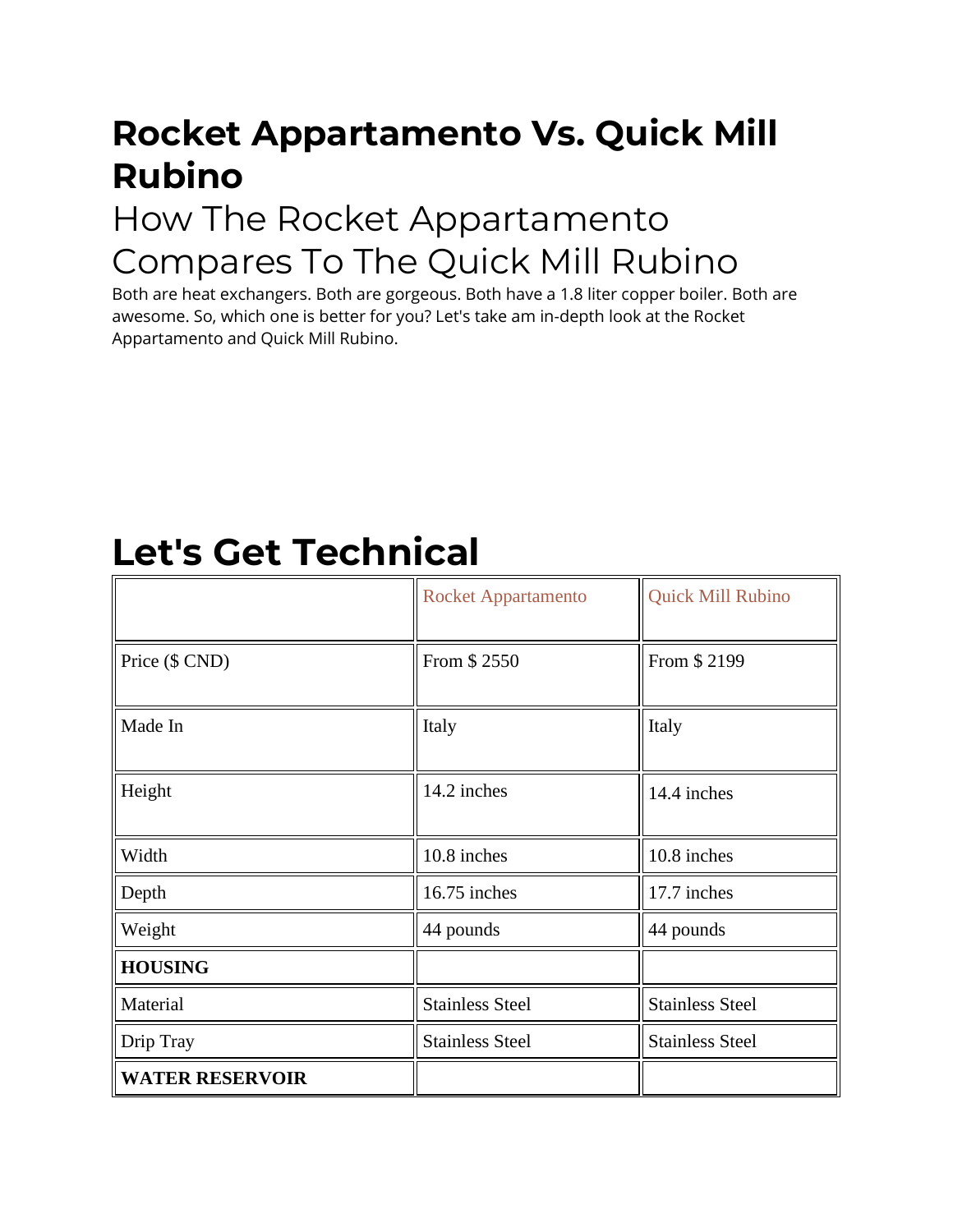| Plumbable                        | N <sub>o</sub>        | N <sub>o</sub>   |
|----------------------------------|-----------------------|------------------|
| Capacity                         | 2.25 liters           | 3 liters         |
| Material                         | Plastic               | Plastic          |
| <b>Low Water Sensor</b>          | Yes                   | Yes              |
| <b>BOILER</b>                    |                       |                  |
| Design                           | <b>Heat Exchanger</b> | Heat Exchanger   |
| Material                         | Copper                | Copper           |
| Capacity                         | 1.8 liters            | 1.8 liters       |
| Insulated                        | N <sub>o</sub>        | Yes              |
| <b>Heating Element</b>           | 1300 W                | 1500 W           |
| <b>Automatic Fill</b>            | Yes                   | Yes              |
| <b>PUMP</b>                      |                       |                  |
| Type                             | Vibratory             | Vibratory        |
| <b>Recommended Brew Pressure</b> | 9 bars                | 9 bars           |
| Adjustable                       | Yes (pressurestat)    | Yes (thermostat) |
| <b>FLOW CONTROL</b>              |                       |                  |
| Available?                       | Yes                   | Yes              |

### Non-Insulated Boiler (Rocket) vs. Insulated (Quick Mill)

"what are the advantages of having an insulated boiler?"

First-things-first, the boiler's on each machine are essentially the same - 1.8 liter, copper heatexchangers. Both manufacturers do take a slightly different approach, however. Rocket places their boiler horizontally where Quick Mill leaves it vertical. Not a huge deal however horizontally placed boiler will arguably protect the heating element better.

The boiler on the Rubino, however, is insulated. This translates to a much quiter machine but more importantly, a machine that will hold heat longer and more consistently. A nice plus for the Rubino.